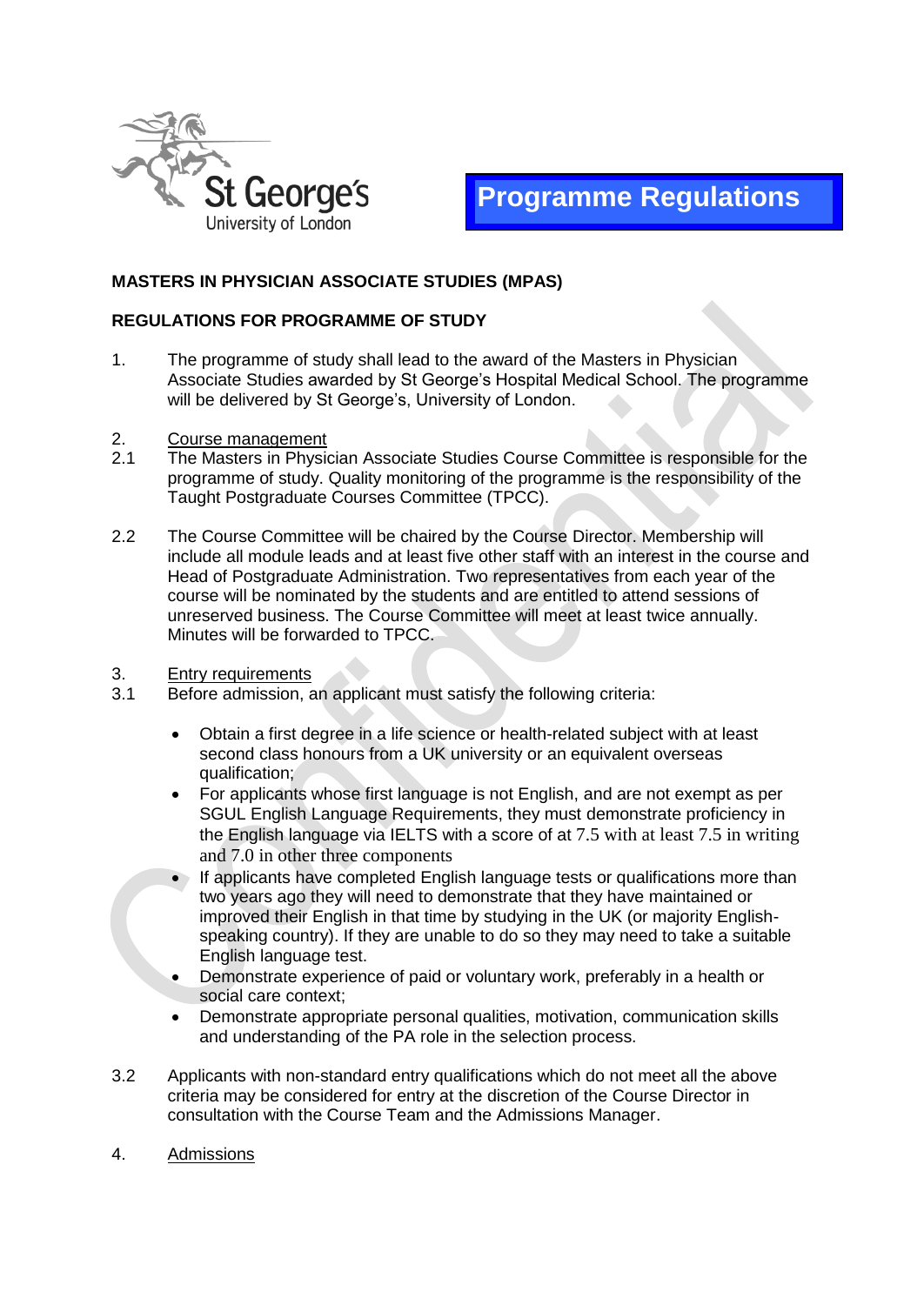- 4.1 The Course Committee shall agree, and from time to time prescribe changes to, the admissions policy. The admissions policy shall be made in accordance with St George's Single Equality Scheme.
- 4.2 Course applications are assessed by academic admissions tutors and successful applicants are invited to attend Selection Day Multiple-Mini Interviews. These are usually face to face. However, where this is not possible due to circumstances beyond the University's control these may be modified and applicants invited to answer online interview questions.
- 5. Exemptions

There will be no exemptions for prior certificated or experiential learning on this programme.

6. Period of study

The minimum period of registration shall be 24 months full-time. The maximum period of registration shall be 48 months, to allow for unexpected interruption. A student who wishes to request an extension to the maximum period of study shall do so in accordance with the procedure prescribed by Senate (see 4.14 *General Regulations).*

- 7. Course structure<br>7.1 The 11 programm
- The 11 programme modules are as follows:

Y1 modules: Applied Pharmacology 15 credits Evidence-Based Practice 2008 15 credits Foundations of Clinical Medicine A 30 credits Personal and Professional Development A 30 credits PA Applied Knowledge and Skills A 15 credits PA as a Professional Evaluation Report (PAPER A)0 credits *Investigations in Clinical Medicine (assessed in Year 2)*

# Y2 modules:

| <b>Foundations of Clinical Medicine B</b>                  | 15 credits |
|------------------------------------------------------------|------------|
| <b>Investigations in Clinical Medicine</b>                 | 15 credits |
| Personal and Professional Development B                    | 15 credits |
| PA Applied Clinical Knowledge and Skills B                 | 30 credits |
| PA as a Professional Evaluation Report (PAPER B) 0 credits |            |

- 7.2 The structure of the course is as follows:
- 7.2.1

Year 1

| Applied Pharmacology (AP)                     | 15 Credits  |
|-----------------------------------------------|-------------|
| Foundations of Clinical Medicine A (FCM-A)    | 30 Credits  |
| Evidence Based Practice (EBP)                 | 15 Credits  |
| Investigations in Clinical Medicine (ICM)     | Assessed Y2 |
| Personal & Professional Development A (PPD-A) | 30 Credits  |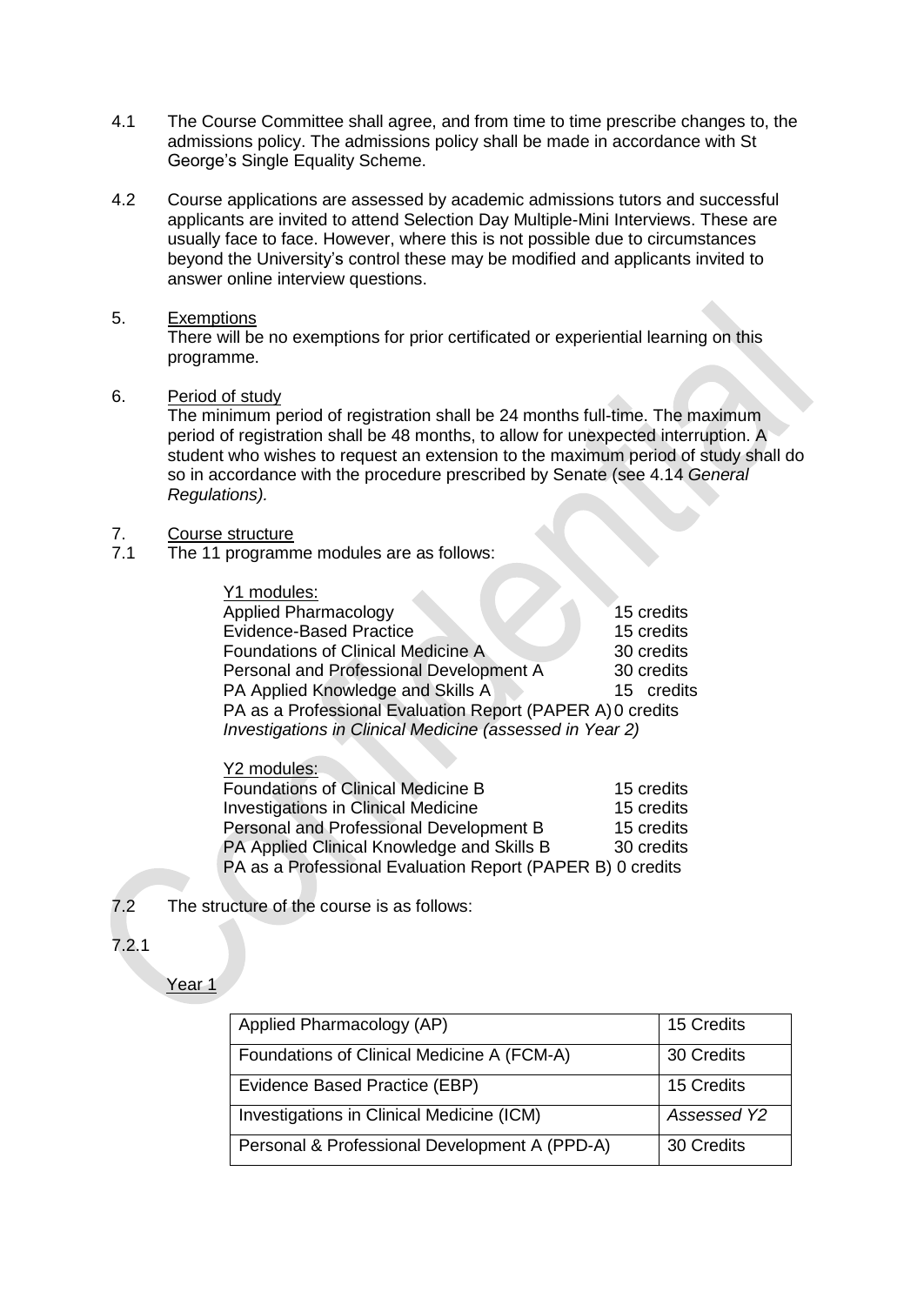| <b>PA Applied Knowledge and Skills A</b> | 15Credits |
|------------------------------------------|-----------|
| PA Professional Evaluation Report A      | 0 Credits |

# Year<sub>2</sub>

| Foundations of Clinical Medicine B (FCM-B)        | 15 Credits |
|---------------------------------------------------|------------|
| Personal & Professional Development B (PPD-B)     | 15 Credits |
| PA Applied Clinical Knowledge & Skills (PAACKS B) | 30 Credits |
| Investigations in Clinical Medicine (ICM)         | 15 Credits |
| PA Professional Evaluation Report B               | 0 Credits  |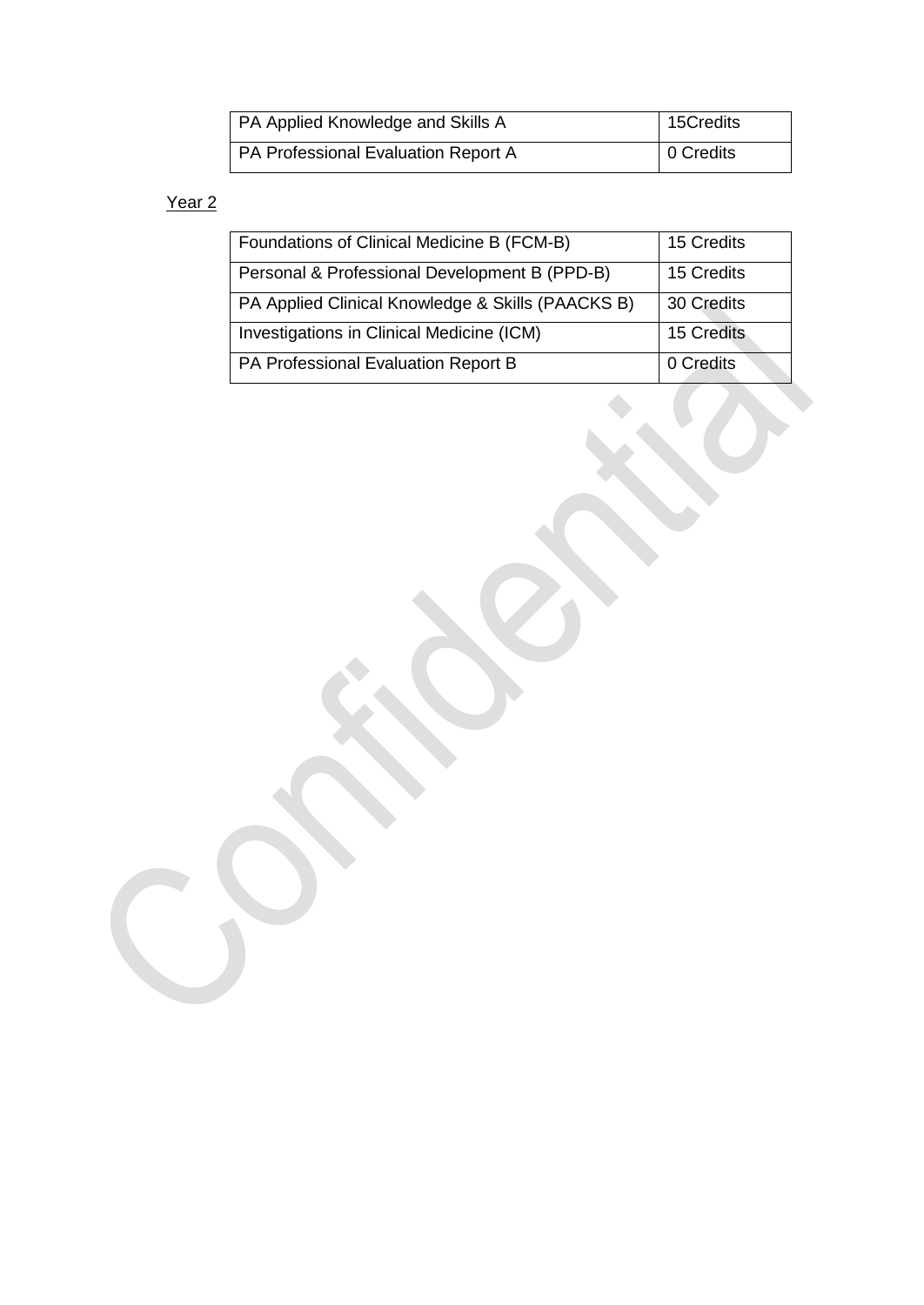- 7.3 Students must pass all modules to earn the Masters in PA Studies. Students who fail other modules may continue on the programme until the end of the academic year in order to be eligible for a Postgraduate Certificate in Healthcare Studies (60 credits) or a Postgraduate Diploma in Healthcare Studies (120 credits) or a Masters in Healthcare Studies (180 credits).
- 8. Assessment
- 8.1 Methods of assessment include 1) In-course Assessment; 2) Objective Structured Clinical Examinations (OSCEs); 3) Knowledge Based Written Examinations; 4) Practice-based Assessments.
- 8.2 Course work assignments will be prescribed for some modules. Submission deadlines will be specified on the Virtual Learning Environment (VLE). Module leaders will prescribe the topics and guidelines for each assignment and communicate these to students.
- 8.3 Written examinations OSCEs will be set for some modules. Dates and requirements for each examination will set out on the VLE.
- 8.4 Other assessments will include practice-based assessments and an assessed presentation. Guidelines and deadlines for these assessments will be given on the VLE.
- 8.5 An attendance requirement for university sessions will be specified on the VLE. Not meeting the minimum attendance requirement may result in students taking an Interruption of Study, repeating part or all of the academic year or having their studies terminated.
- 8.6 An attendance requirement for clinical placements and a minimum placement hours will be specified on the VLE. Not meeting the minimum placement attendance or hours requirements may result in students taking an Interruption of Study and/or repeating placements or having their studies terminated.
- 8.7 Candidates will be required to achieve satisfactory reports on clinical work from their clinical supervisors in both years of the course.
- 8.8 Candidates will be required to pass all modules in year one before proceeding to year two of the course.
- 8.9 Candidates will be required to pass all Year 2 modules.
- 9. Scheme of Assessment

The Course Committee shall agree, and from time to time make changes to, a scheme of assessment for the course. This will be published prior to the start of each academic year and is subject to approval by the Taught Postgraduate Course Committee.

10. Interruption of Study (IOS)

If a student requests an interruption of study, university process and policy will be followed. No student will be permitted to take an IOS between a first sit and a resit of an examination unless there are exceptional circumstances and evidence of these. Students who request an IOS between a first sit and a resit where exceptional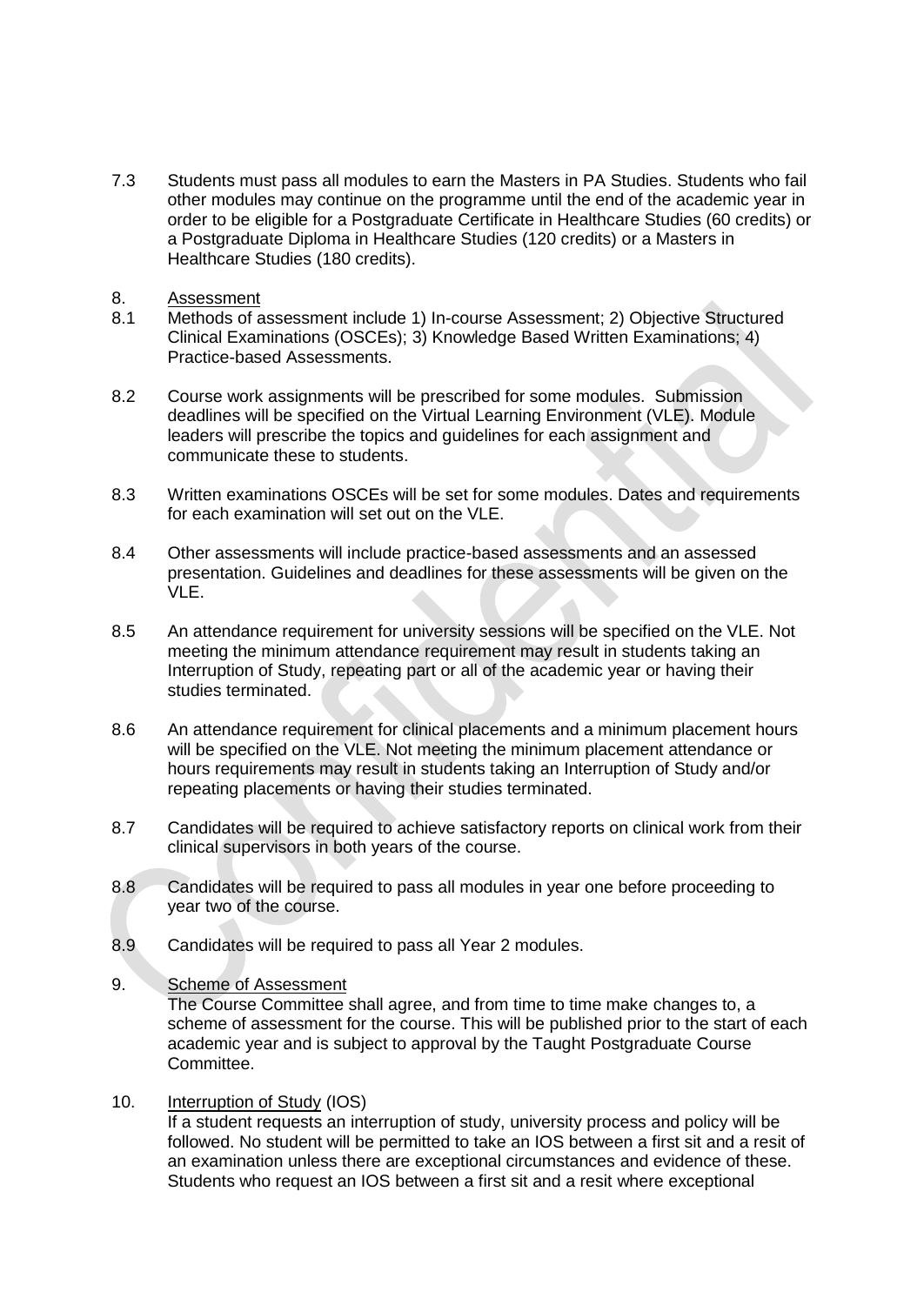circumstances have been considered and declined, may be able to submit a form for mitigating circumstances.

- 10.1 The only exception, may be where a second attempt at a written examination or OSCE is held in the following academic year. This may require the student to take an interruption of study (see 12.3)
- 10.2 If a student is deemed to have exceptional circumstances and is permitted an Interruption of Study then they may return on the Scheme of Assessment that is in situ for the academic year of their return. A student would normally return at the point that they interrupted, however if there are changes to the Scheme of Assessment during this period of interruption, rendering the student unable to complete the year or module, the student may be unable to return at the point of interruption and may have to repeat the year in full.
- 11. Board of Examiners All marks are provisional until ratified by the Board of Examiners at the end of each academic year. The Board of Examiners will determine whether a student's progress in the assessments is sufficient to permit progression to the next year of the course

# 12. Re-entry to assessments<br>12.1 Students are entitled to two

or to qualify from the course.

- Students are entitled to two attempts at each assessment.
- 12.2 Course work assignments must normally be re-submitted within four weeks of receiving an initial fail grade. Marks for re-submitted course work are limited to bare pass (50%).
- 12.3 Students who fail a formal written examination or OSCE on first attempt will be eligible for a second attempt on the next occasion when the examination is held. This second attempt may occur in the following academic year, requiring an Interruption of Study. Marks for re-sit examinations will be limited to bare pass (50%).
- 12.4 Students who fail a practice-based assessment or presentation will be given individual guidance on what is required for the second attempt and on the deadline for the second attempt.
- 12.5 By entering assessments, students agree that they are fit to sit the assessment. Students with mitigating circumstances must submit the relevant documentation prior to the assessment.

# 13. Award

- 13.1 Candidates for the award of the **MPAS** must:
	- Obtain a pass mark in each of the 11 modules;

#### 14. Distinctions

14.1 Criteria for the award of **MPAS with Distinction** will be specified in the scheme of assessment.

Distinction will normally be awarded to candidates who:

• Achieve an overall standard-set mark of 70% or greater;